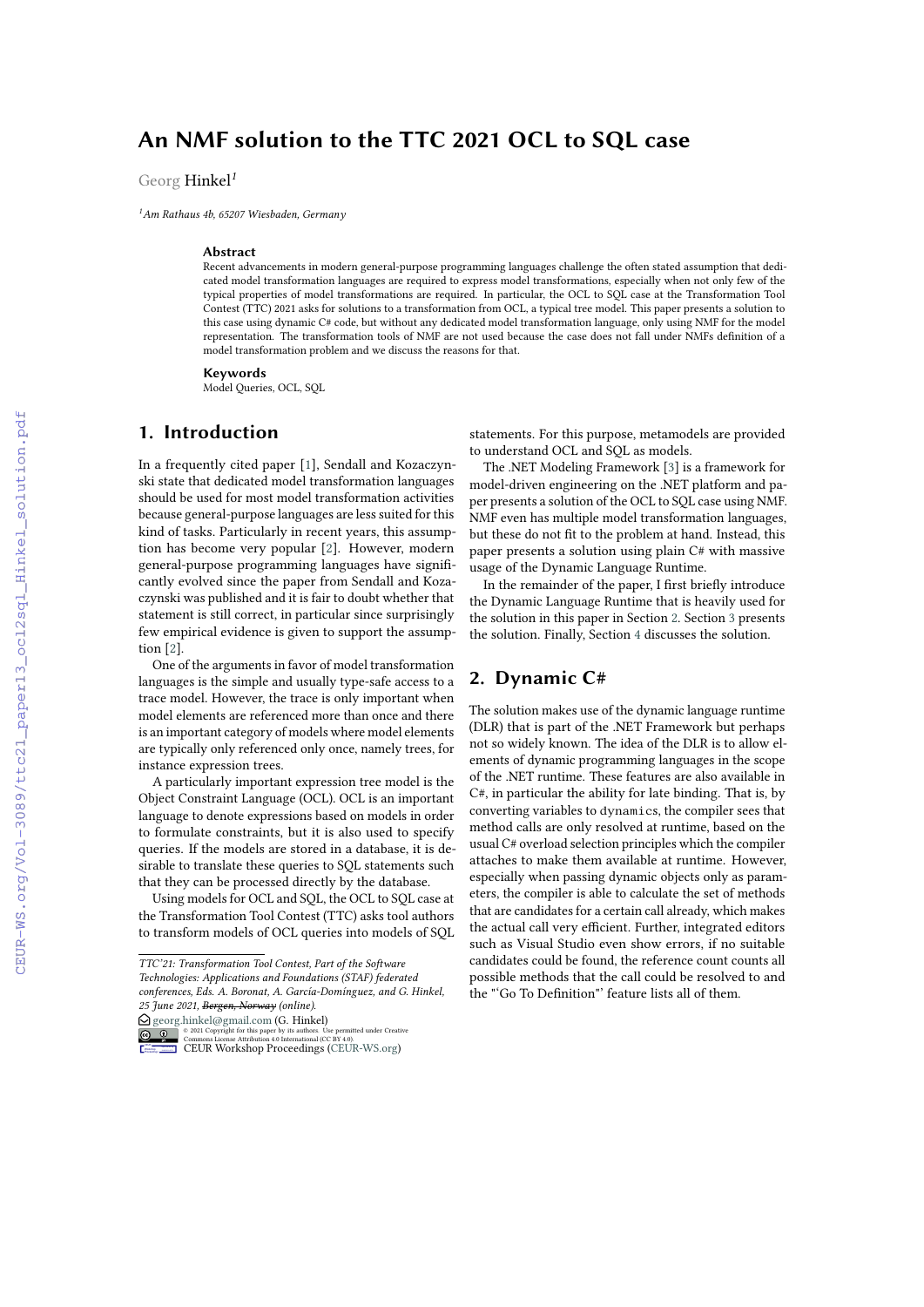## **3. Solution**

To discuss the solution, I first give an overview in Section [3.1](#page-1-0) before Sections [3.2,](#page-1-1) [3.3](#page-2-0) and [3.4](#page-3-0) go into details for the actual translation process, pruning and printing the SQL statement models to strings.

#### <span id="page-1-0"></span>**3.1. Overview**

NMF does have a model transformation language (NTL,  $[4, 5]$  $[4, 5]$  $[4, 5]$ <sup>[1](#page-1-2)</sup> but I decided not to use it for this case. Why? According to the philosophy of NTL, the biggest challenge of a model transformation is to establish an isomorphism between source and target models that provides a tracing functionality and that is used to ensure that certain input model elements are only transformed once and not once for every reference. This is because maintaining such a trace is difficult in general-purpose programming languages because it requires a lot of bookkeeping – one essentially requires a dedicated hashtable for each type and as soon as inheritance is in place, things start to become messy.

However, both the OCL and the SQL metamodels are essentially expression models that have a tree structure with very few cross-references, even none in the case of SQL. Because NMF takes containments very seriously and model elements must always have exactly one parent, trying to add an existing model element to a containment reference of another model element removes it from its old container. Therefore, not only that a trace is not needed, it is even counter-productive.

Since the availability of a trace is not an argument in favor of NTL, the question is whether NTL still adds value against a pure general-purpose code solution and I believe the answer is plainly no. Especially using features like the DLR, the late binding can be implemented directly in C# with concepts known by a lot more developers and therefore easier to understand and better supported by tools.

Therefore, I decided to create a solution to the case using plain C# code making use of DLR features.

#### <span id="page-1-1"></span>**3.2. Translator**

The general idea of the solution is to translate the OCL expressions in a (mutable) context to SQL expressions. This context includes a notion of open variables and their types as well as the body of the enclosing SQL statement and a counter of temporary tables created for a statement in order that they do not get confused. While simple expressions can be mapped to simple SQL expressions, other OCL expressions require to modify the context in which they are called.

Listing [1](#page-1-3) shows how this applies to boolean expressions where the literal is simply converted to an EqualsToExpression, either that  $1 = 1$  for true or  $1 = 0$  for false.

<span id="page-1-3"></span>

Listing 1: Translating simple boolean expressions

Calls to GetExpression can be nested as denoted in Listing [2](#page-1-4) that depicts how to translate And call expressions.

<span id="page-1-4"></span>

| 1   <b>return new</b> AndExpression {                                   |
|-------------------------------------------------------------------------|
| 2   LeftExp = GetExpression(context, (dynamic)callExpression.           |
| Source),                                                                |
| 3   RightExp = GetExpression(context, ( <b>dynamic</b> )callExpression. |
| Argument[0])                                                            |
| $4 \mid$ };                                                             |

Listing 2: Nesting translation calls to translate an AND call expression

More interesting is the handling of the AllInstances method as depicted in Listing [3.](#page-1-5) Because it does not directly have an impact on the result, we return a null reference, but this time change the context and set it to the table with the name of the referred type.

<span id="page-1-5"></span>

Listing 3: Handling the AllInstances method

To handle iterators, we need to determine how to bind the variable. For this, the considered subset of the OCL language knows to collections that can be iterated: A collection returned by the AllInstances method or an association of a different variable. In both cases, we add an open variable to the select context while calculating the expression for the iterator body and remove it afterwards.

With the iterators in place, we can implement the PropertyCallExp expressions as depicted in Listing [4.](#page-2-1)

The (syntactically allowed) case that a property of a property is queried would require adding more joins, which is ignored in the current solution, particularly given that this was not required for the reference inputs.

<span id="page-1-2"></span><sup>&</sup>lt;sup>1</sup>In fact, NMF even has two model transformation languages where NTL is the rather imperative approach. NMF Synchronizations [\[6\]](#page-4-2) is more declarative and targets incremental and/or bidirectional model transformations.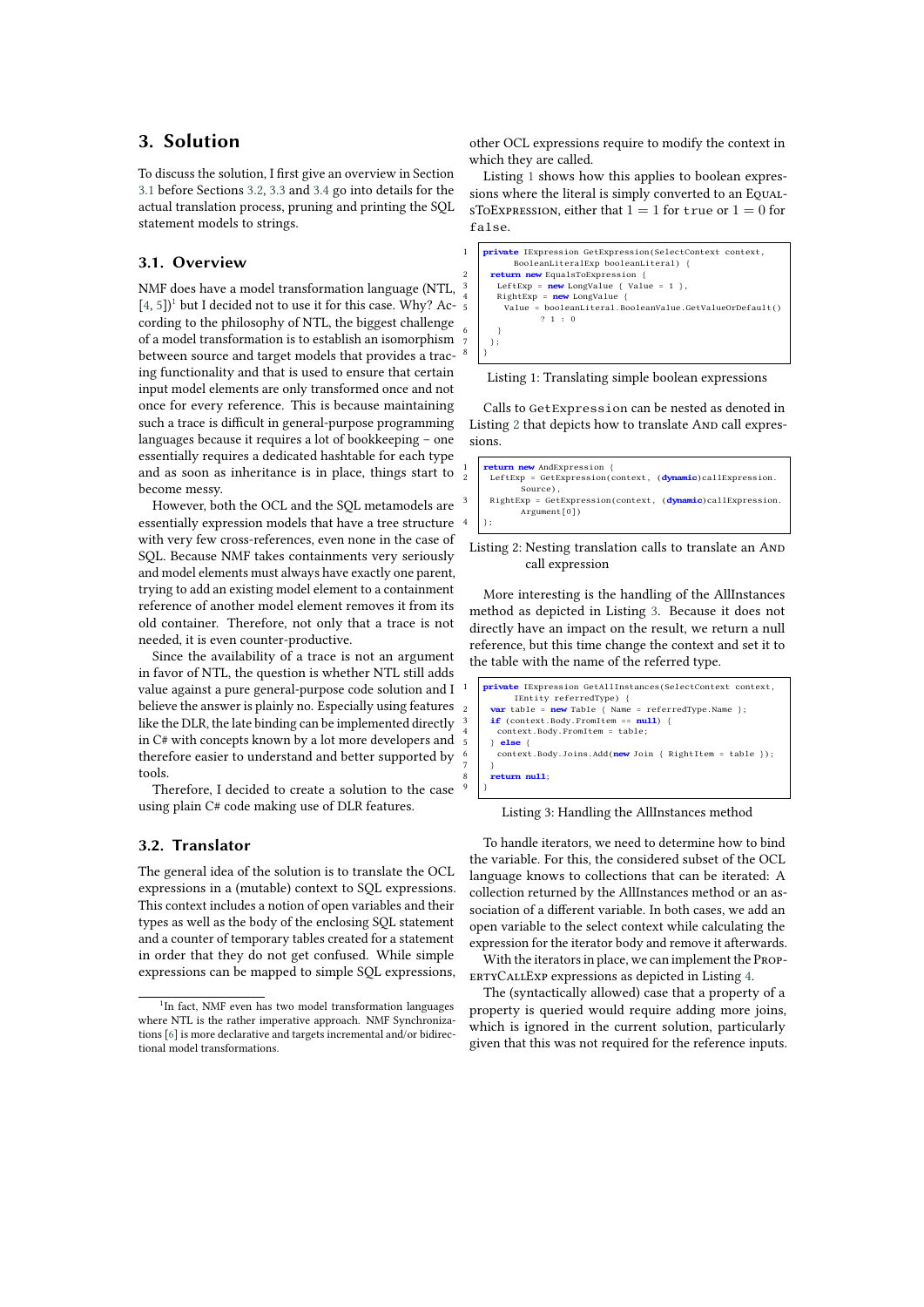<span id="page-2-1"></span>

| 1              | private IExpression GetExpression(SelectContext context, |
|----------------|----------------------------------------------------------|
|                | PropertyCallExp propertyCall) {                          |
| $\overline{c}$ | <b>switch</b> (propertyCall.Source) {                    |
| 3              | case VariableExp variableRef:                            |
| $\overline{4}$ | <b>var</b> table = context.Variables[variableRef.        |
|                | ReferredVariable.Name];                                  |
| 5              | return new Column {                                      |
| 6              | Table = $new$ Table {                                    |
| 7              | Name $=$ table.                                          |
| 8              | Alias = $new$ Alias {                                    |
| 9              | Name = variableRef.ReferredVariable.Name                 |
| 10             |                                                          |
| 11             | λ,                                                       |
| 12             | Name = propertyCall.ReferredProperty.Name                |
| 13             | };                                                       |
| 14             | default:                                                 |
| 15             | throw new NotSupportedException();                       |
| 16             |                                                          |
| 17             |                                                          |

Listing 4: Transformation of a PropertyCallExp

<span id="page-2-2"></span>

Listing 5: Transformation of an AssociationCallExp

In case of an AssociationCallExp, we register the join as last join in the context and add the join to the current select context as depicted in Listing [5.](#page-2-2)

Perhaps the most interesting expression is the method to return the sizes. This is because the aggregate drastically changes the execution of the query and we need to return rows for actually empty combinations. To do this, we create a temporary sub-select model with the current context query inside, group that query by all context variables and return a column of the temporary table. However, because this eliminates the open variables that might be needed elsewhere, we group the result by all open variables and add these variables to the result. To make them available in the sub-select, which is the new context select statement, we add joins for each open variable from their original table.

To see this, consider an extension of stage 8 where we reuse the open variable <sup>c</sup> as depicted in Listing [6.](#page-2-3) We refer to this query later on as stage 9.

<span id="page-2-3"></span>

| 1 $\text{Car.} all instances() \rightarrow exists(c c. owners \rightarrow exists(p p.name = \text{'})$ |  |
|--------------------------------------------------------------------------------------------------------|--|
| Peter') and c.color='black')                                                                           |  |

Listing 6: Slight extension of the stage 8 query that reuses the open variable c

Note, the exists method is treated as a filter condition and an additional size aggregate. We need to keep the variable <sup>c</sup> in order to be able to check whether the color is black.

#### <span id="page-2-0"></span>**3.3. Pruning**

 $\frac{3}{4}$ 

 $6789$ 

15 }

 $19$ 

The resulting SQL statement may join tables that are not actually needed, e.g. when joined tables are not actually needed. This gets apparent in challenge 8, where the open variable <sup>c</sup> is only used to calculate the size, but given that we are not interested in any of its properties, we do not actually need to join the Car table once again after the initial context is gone.

```
1 if (selectBody.SelItems.Select(s => s.Exp).OfType<
             CountAllFunction>().Any()) {
2 return;
      .<br><mark>var</mark> expressionsToCheck = selectBody.SelItems.Select(s => s.
             Exp).ToList();
5 if (selectBody.WhereExp != null) {
       expressionsToCheck.Add(selectBody.WhereExp);
      8 var usedAliases = (from selectExp in expressionsToCheck
                     from column in selectExp.Descendants().OfType<
                            Column>()
10 select column.Table.Alias.Name).Distinct();<br>11 for (int i = selectBody.Joins.Count - 1; i >= 0; i--) {
11 for (int i = selectBody.Joins.Count - 1; i >= 0; i--)<br>12 var join = selectBody.Joins[i];
        12 var join = selectBody.Joins[i];
       13 if (join.RightItem is Table table && !usedAliases.Contains
              (table.Alias.Name)) {
         selectBody.Joins.RemoveAt(i);
16 }
17 if (selectBody.FromItem is SubSelect subSelect) {<br>18 prune(subSelect.SelectBody);
       Prune(subSelect.SelectBody);
```
#### Listing 7: Pruning the joins of the resulting SQL statement

The implementation of the pruning is depicted in Listing [7.](#page-2-4) Aggregate (sub-)queries are not pruned because removing joins changes the number of result elements and thus the result get incorrect. Otherwise, we select all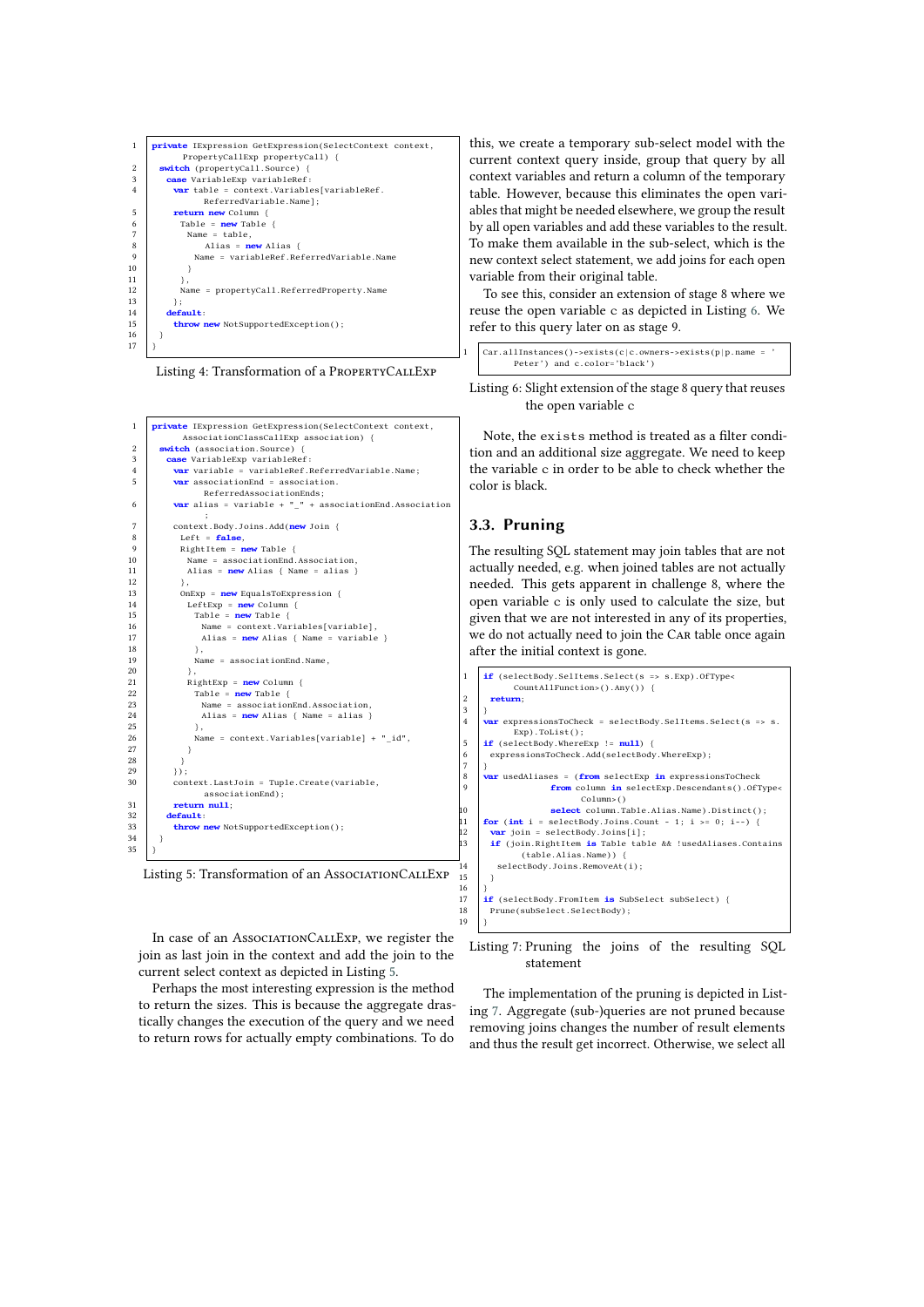table aliases that appear either in the selection or in the where clause and remove all joins that join tables that are not actually needed. Lastly, we recurse in case the source is a sub-query.

#### <span id="page-3-0"></span>**3.4. Printer**

The solution to print the SQL statement models to strings works similar by using the DLR to dispatch the different object types and then print them to strings.

```
1 public static string Print(IPlainSelect selectBody) {
 2 var resultBuilder = new StringBuilder();<br>3 resultBuilder.Append($"SELECT {string.Join(", ",
 selectBody.SelItems.Select(Print))}");<br>
4 if (selectBody.FromItem != null) {
 5 resultBuilder.Append($" FROM {PrintFrom((dynamic)
                 selectBody.FromItem)}");
 6 \mid }
 7 foreach (var join in selectBody.Joins) {
          resultBuilder.Append($" {(join.Left.GetValueOrDefault() ?<br>"LEFT" : "INNER")} JOIN {PrintFrom((dynamic)join.
                               "LEFT" : "INNER")} JOIN {PrintFrom((dynamic)join.
                 RightItem)} ON {PrintExpression((dynamic)join.
                 OnExp} }");
 9 }
10 if (selectBody.WhereExp != null) {<br>11 resultBuilder.Append($" WHERE {P
         11 resultBuilder.Append($" WHERE {PrintExpression((dynamic)
                 selectBody.WhereExp) }");
\frac{12}{13}13 if (selectBody.GroupBy != null) {
14 resultBuilder.Append($" GROUP BY {string.Join(", ",
                  selectBody.GroupBy.GroupByExps.Select(exp =>
                 PrintExpression((dynamic)exp)))}");
\frac{15}{16}16 return resultBuilder.ToString();
17 }
```
Listing 8: Printing the resulting SQL statement using the DLR

As an example, the method to print the actual SQL statement is depicted in Listing [8.](#page-3-1) The query printer makes intensive use of the string interpolation available in C#.

## **4. Evaluation and discussion**

The solution has been integrated into the benchmark framework. In order to get an insight on the generated SQL queries, the resulting queries are depicted in Listing [9.](#page-4-3)

Notably, to reduce the influence of just-in-time compilation, I actually run the solution 100 times on a Intel Core i7-8550U CPU clocked at 1.99 Ghz in a system with 8GB RAM running Windows 10 and divide the result by  $100<sup>2</sup>$  $100<sup>2</sup>$  $100<sup>2</sup>$ . The resulting transformation times then are in the range of up to 1.4ms for the stage 8 query and in the sub-millisecond area for most of the other queries and thus is negligible. The time for the test lies around 20ms but that certainly gets more interesting once the solution

is tested with larger databases. First, the transformation scheme used inside this paper differs from the original OCL2PSQL transformation scheme [\[7\]](#page-4-4) and a correctness proof for the transformation scheme presented used in this paper is correct is out of scope for this paper. The reason that I did not use the OCL2PSQL mapping is that I am generally not satisfied with the verbosity of the SQL statements generated by it, whereas the SQL statements generated by the transformation scheme presented here are much easier to comprehend in my opinion. The validation of the mapping scheme presented here will be subject of future work. However, this different mapping scheme also makes a comparison with alternative implementations that stick more closely to the OCL2PSQL mapping more difficult.

In my opinion, the solution shows well how to use the Dynamic Language Runtime available in C# to perform dispatch on parameters, a frequent selling argument of model transformation languages apart from access to trace, incrementality and bidirectionality. The latter two properties require a very declarative way of specifying model transformations such as exemplified e.g. by NMF Synchronizations [\[6\]](#page-4-2), but the transformation at hand is written in a very imperative style. Anyways, incremental change propagation is not relevant for the case at hand, since changes the main purpose of the transformation is to execute the resulting SQL statement and analyze the result data. Bidirectionality would be very interesting to reverse-engineer SQL statements in order to make them more understandable, but it is unclear to what extend this is possible at all. Given that the trace is not important in this case, there is just no reason not to use the Dynamic Language Runtime, especially taking into account the very good performance results.

A further advantage of a solution in plain C# is that it can be easily integrated into model transformations written in internal DSLs using C# as a host language, in particular NTL, since usually, not the entire model forms a tree structure and hence, access to the trace is required.

This integration, however, would be much more difficult when incrementality was important despite incrementalization systems like NMF Expressions [\[8\]](#page-4-5) that operate on C# code (or models thereof). It will be subject of future work how transformations like the mapping from OCL to SQL can be supported when incremental change propagation is required.

### **References**

- [1] S. Sendall, W. Kozaczynski, Model transformation the heart and soul of model-driven software development, Technical Report, 2003.
- [2] S. Götz, M. Tichy, R. Groner, Claimed advantages and disadvantages of (dedicated) model transformation

<span id="page-3-2"></span> $2$ Actually, I do not because the smallest time unit in .NET happens to be 100ns, so we merge the division by 100 with the multiplication by 100.